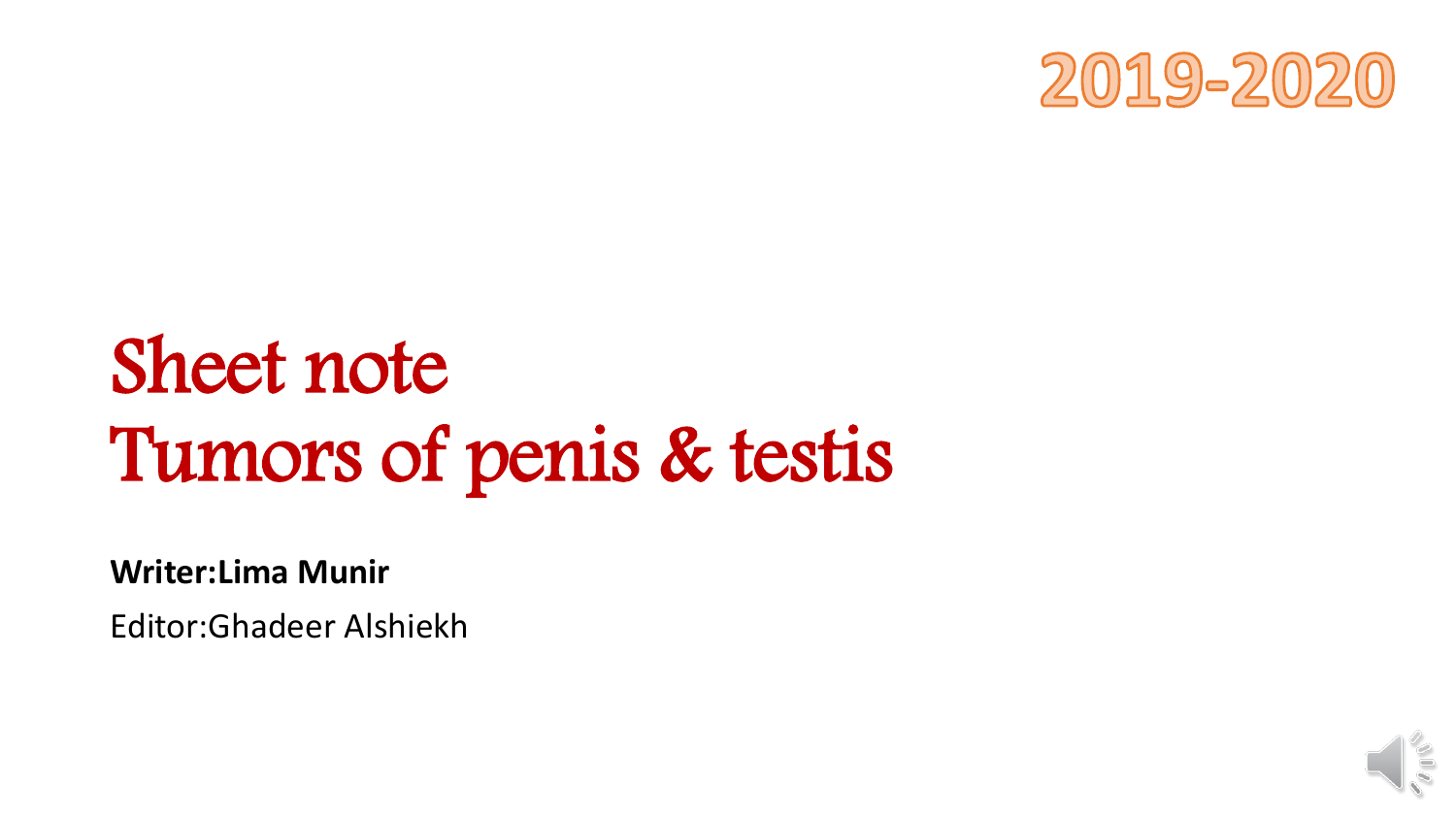#### Diseases of penis, Condyloma Acuminatum

- A benign tumor (pathological hyperplasia)
- $\bullet$  = genital wart

**(shouldn't be confused with Condylomata lata** or **condyloma latum**, it is a cutaneous condition characterized by wart-like lesions on the genitals. They are generally symptoms of the secondary phase of syphilis)



- Sexually transmitted
- Caused by HPV
- May occur on any moist mucocutaneous surface of the external genitals or perineum in either sex
- HPV types 6 & 11(also HPV type 8 and mainly HPV6) \*Tend to recur but only rarely progress into in situ or invasive cancers (here we mean HPV types 6 , 11 , 8 infections not types 16 &18)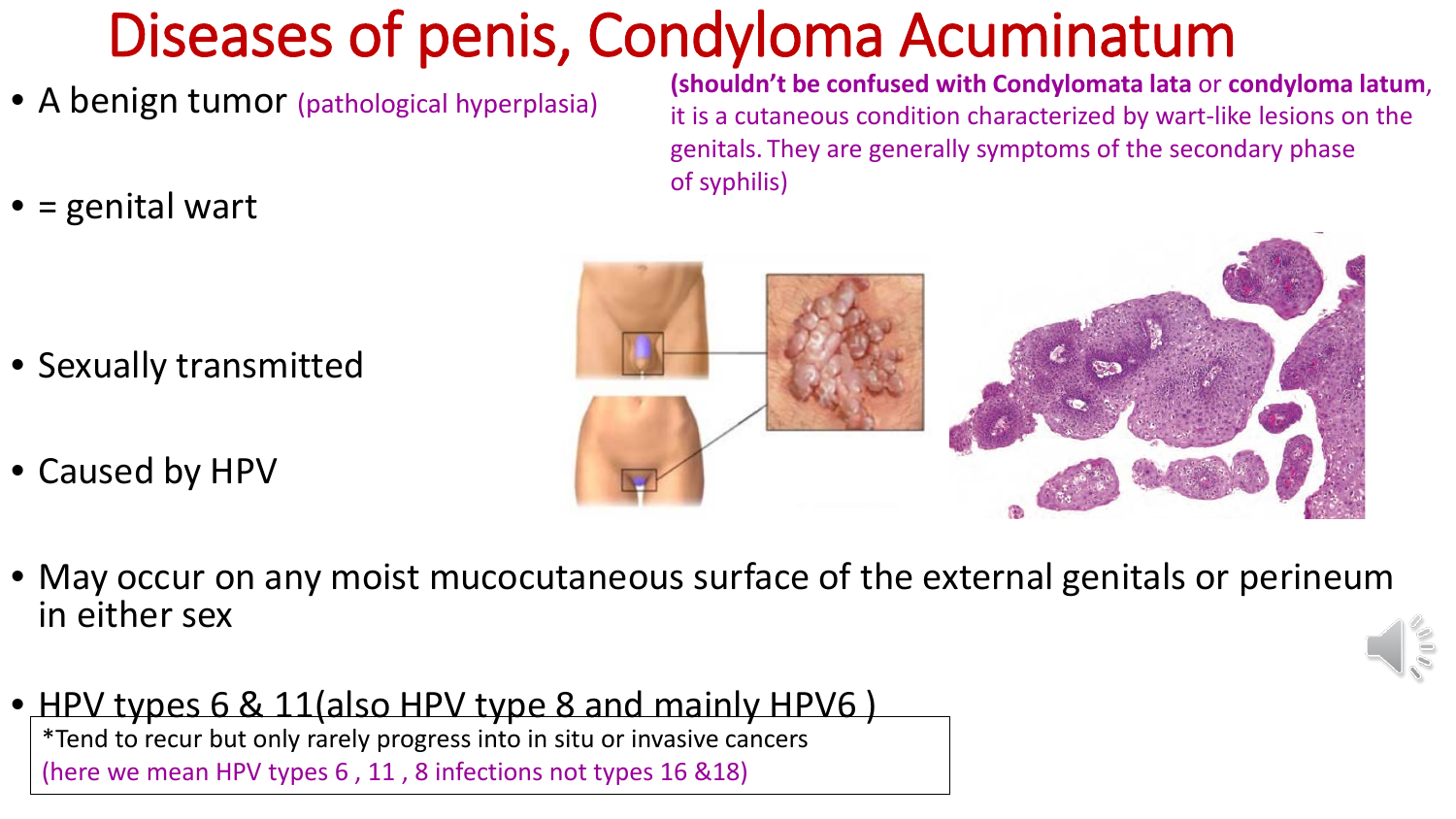#### Diseases of penis, Condyloma Acuminatum, cont'd

- In the penis, mostly about the coronal sulcus and inner surface of the prepuce
- Single or multiple sessile (ملتصقين بالقاعدة على الجلد) or pedunculated(ملتصقة بعنق) , red papillary<br>excrescences that may be up to several millimeters in diameter (or can be confluent like cauliflower<br>مندمجة مع بعضها ك
- Histologically:
	- -a branching, villous, papillary connective tissue stroma (fibrovascular core) is covered by epithelium that may have considerable superficial hyperkeratosis and thickening of the underlying epidermis (**acanthosis**)
	- -koilocytic atypia (viral cytopathic changes in squamous epithelium occur as a result of HPV infection)
	- -no dysplasia (the lesion is a pathologic hyperplasia that is not carcinoma or carcinoma in situ, there is no dysplasia but koilocytic atypia)
	- -normal orderly maturation of the epithelial cells is preserved(the defect/loss of maturation will be found if there is a dysplaisa)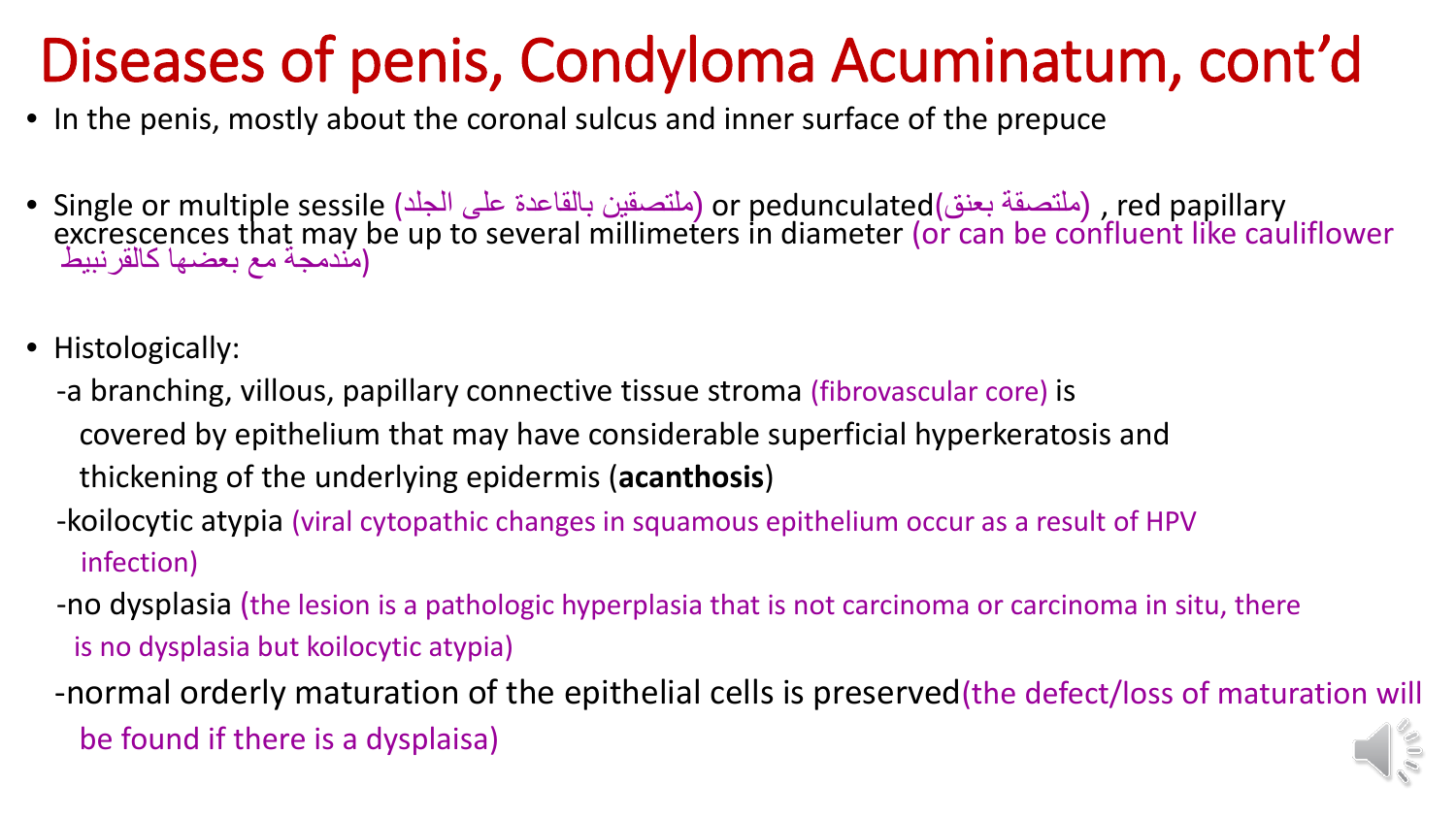### Malignant tumors of penis

• Squamous Cell Carcinoma in Situ (CIS):

…Bowen disease and Bowenoid papulosis (both have the same appearance in the microscope with different clinical presentation)

…strongly associated with HPV…especially 16 (associated with cancerous types like HPV type 16 )

\*Bowen disease:

- …in the genital region of both men and women
- …usually older than 35 (older than bowenoid papulosis)

…in men: mainly the skin of the shaft of the penis and the scrotum

…grossly: a solitary(Bowenoid >> Multiple ), thickened, gray-white, opaque plaque…may be red …histologically:

-numerous mitoses, some atypical

-the cells are markedly dysplastic with large hyperchromatic nuclei and lack of orderly maturation (also a mitosis, and pleomorphism in all layers of epithelium)

-intact basement membrane

…transform into cancer over many years in 10% of the cases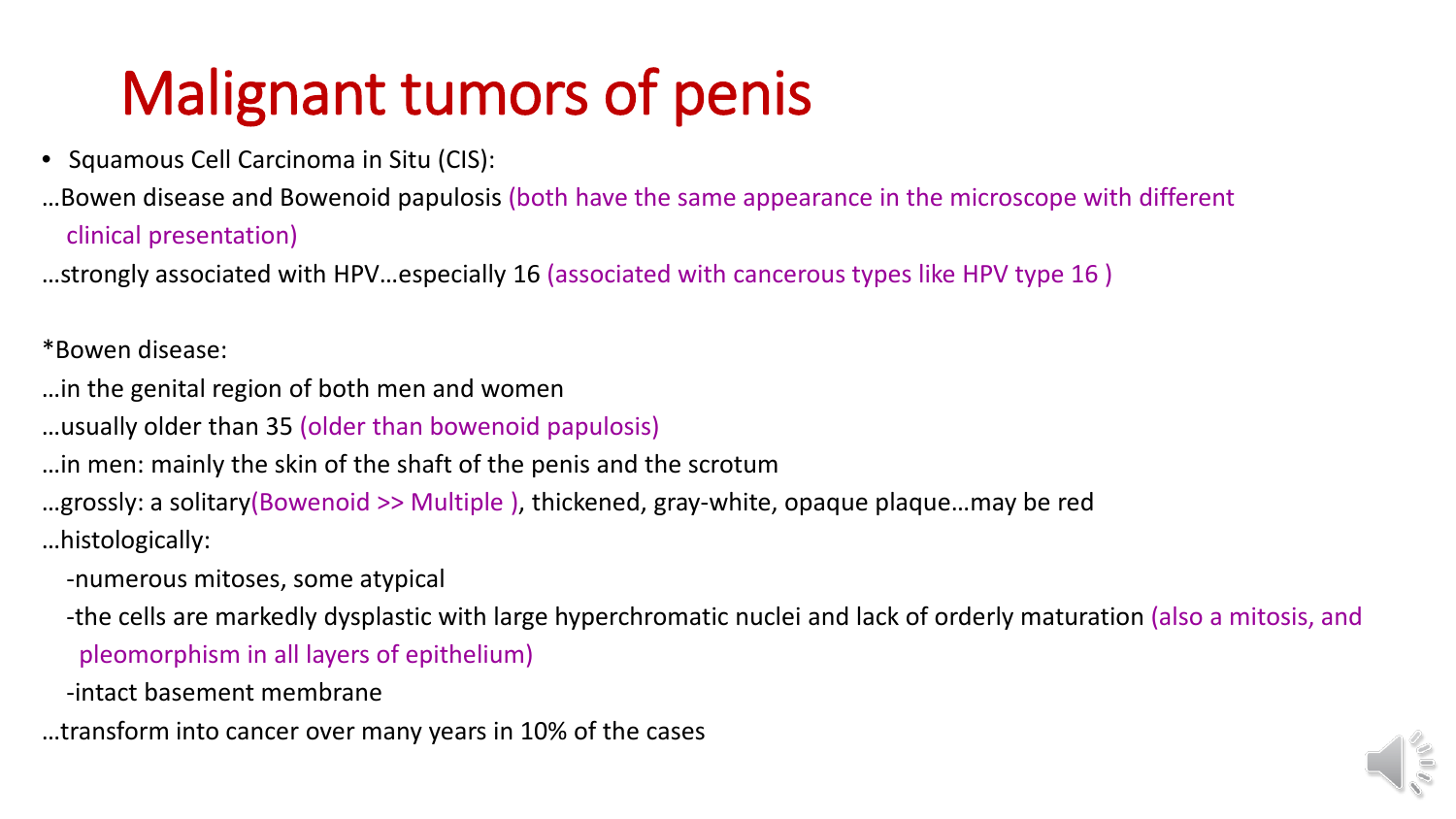## Malignant tumors of penis, cont'd

#### **\*Bowenoid papulosis**

- (both men and women)
- Younger age
- Multiple (rather than solitary)
- Reddish brown papular lesions
- Histologically indistinguishable from Bowen disease
- It virtually never develops into an invasive carcinoma
- Many cases regresses spontaneously

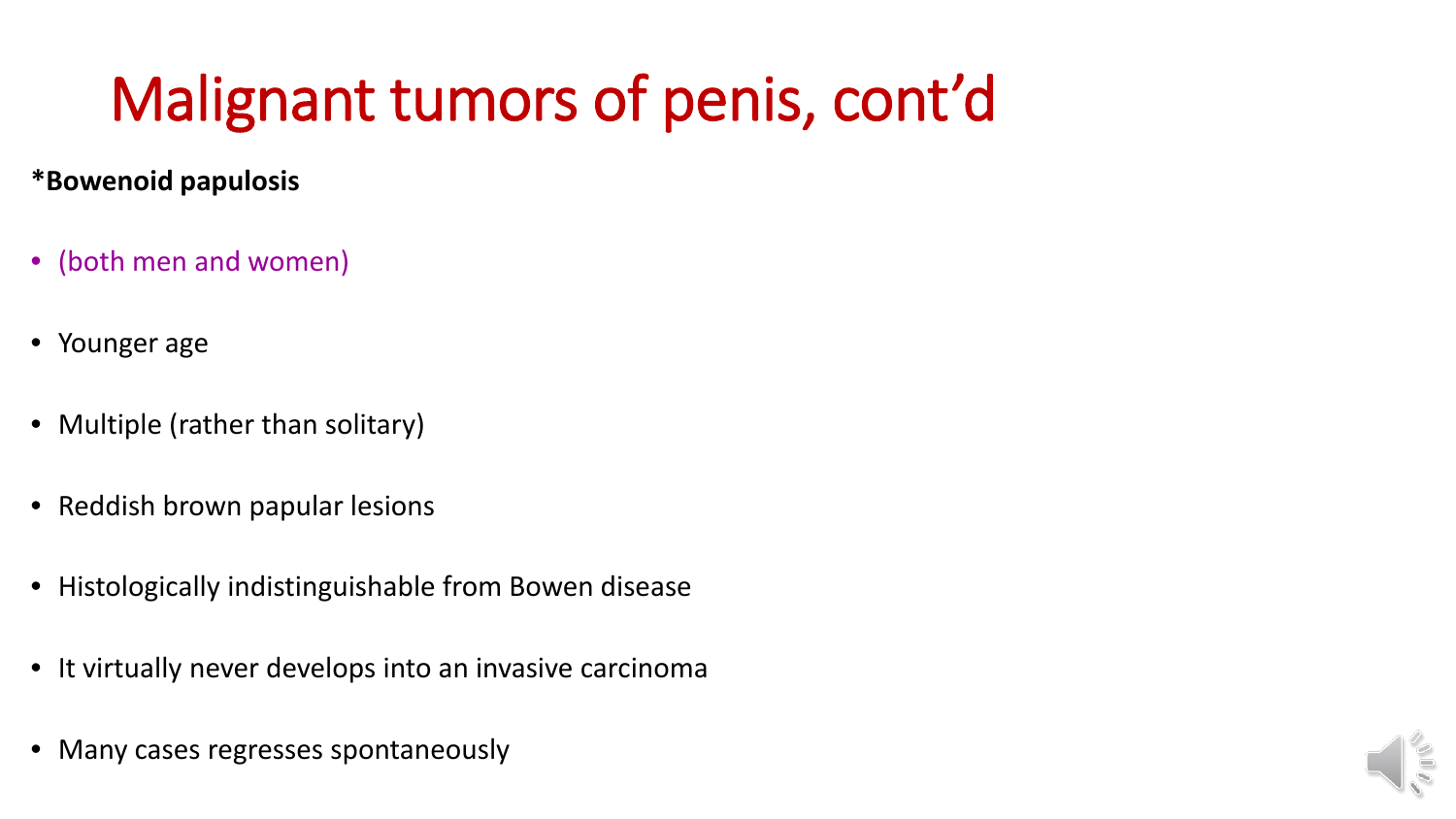## Malignant tumors of penis, invasive squamous cell carcinoma

• Most commonly on the glans penis or prepuce

(very rare in Jordan but in other region like Africa it could be 20% of cancers in males)

- Ages: 40-70
- More with HPV (especially 16,18), poor hygiene, in the non-circumcised, smoking
- Grossly: papillary or flat and ulcerated (can be papillary exophytic growth, flat indurated بالجلد تیبس ulcerated skin lesion or can be large take cauliflower appearance)
- The prognosis is related to the stage of the tumor
- A variant called: verrucous carcinoma is locally invasive but rarely metastasize

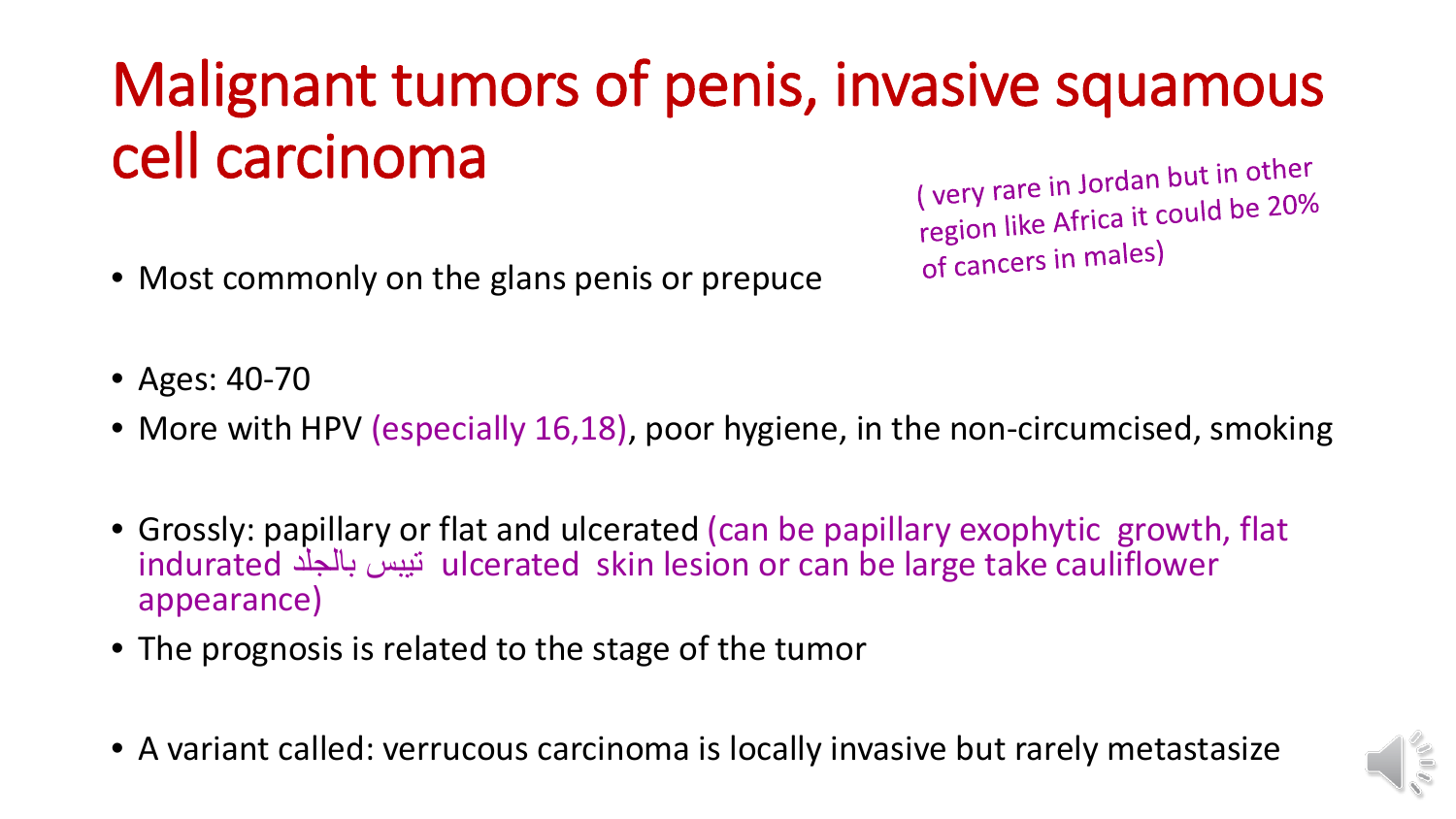### Cryptorchidism & testicular atrophy

- Cryptorchidism = failure of testicular descent into the scrotum( the testes descend from the abdominal cavity<br>into the plevis this stage depend on mullerian inhibitory factor and then through the inguinal canals into the scrotum this stage depend on androg)
- The diagnosis of cryptorchidism is only established with certainty after the age of 1 year, particularly in premature infants, because testicular descent into the scrotum is not always complete at birth…However, current recommendations are to correct at 6-12 months
- By 1 year of age, cryptorchidism affects 1% of the male population
- Bilateral in approximately 10-25% of affected patients(mostly unilateral) (Usually doesn't associated with <br>anomalies but maybe come with hypospadias in which the opening of the urethra is on the underside of the penis instead of at the tip)
- (by the time) Undescended testes become atrophic & bilateral cryptorchidism causes sterility (histologically changes begin to appear by 2 years of age on undescended testis, then defect in maturation of germ cells or tubular changes occur by the time )
- Even unilateral cryptorchidism may be associated with atrophy of the contralateral descended gonad and therefore may also lead to sterility

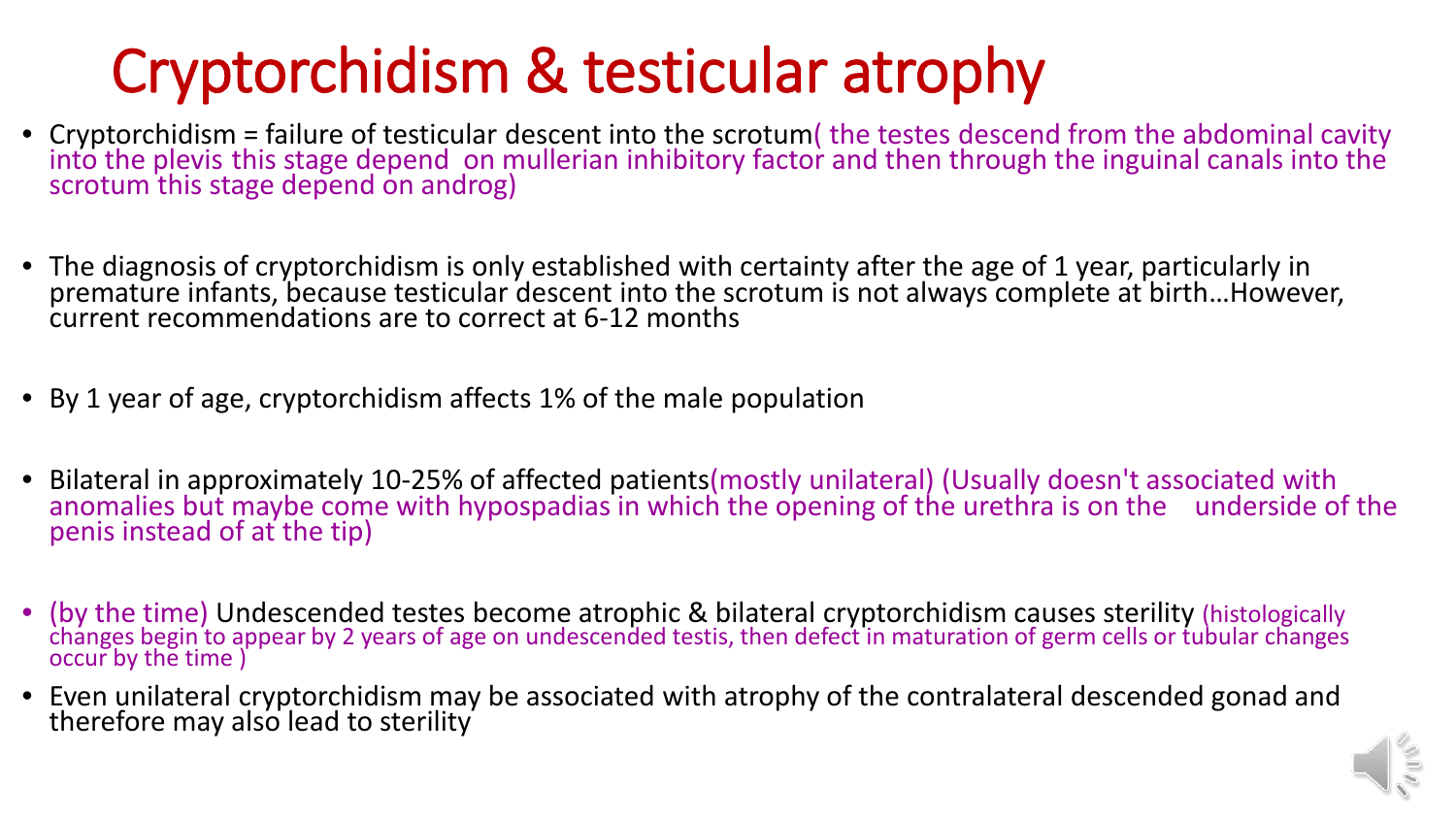#### Cryptorchidism & testicular atrophy, cont'd

(– an undescended testicle : most often seen in inguinal canal more than abdominal region: 1)at higher risk of trauma and 2) 10-20% of cases at increased risk of inguinal hernia at the same side.)

- In addition to infertility, failure of descent is associated with a 3- to 5-fold increased risk of testicular cancer...even in the contralateral testis(refers to some intrinsic abnormality)
- Surgical placement of the undescended testis into the scrotum (orchiopexy) before puberty decreases the likelihood of testicular atrophy and reduces but does not eliminate the risk of cancer and infertility
- Atrophic changes similar to those in cryptorchid testes may be caused by several other insults, including:

ischemia , trauma, irradiation, and antineoplastic chemotherapy, as well as conditions associated with chronically elevated estrogen levels (e.g., cirrhosis) (Chronic ischemia / testicular torsion)mechanical obstraction ( block the venous drainge may develop to red infarction( which cause cutting off the flow of blood to the attached testicle make it under the risk of testicular atrophy /bacterial and viral infections like mumps and COVID-19)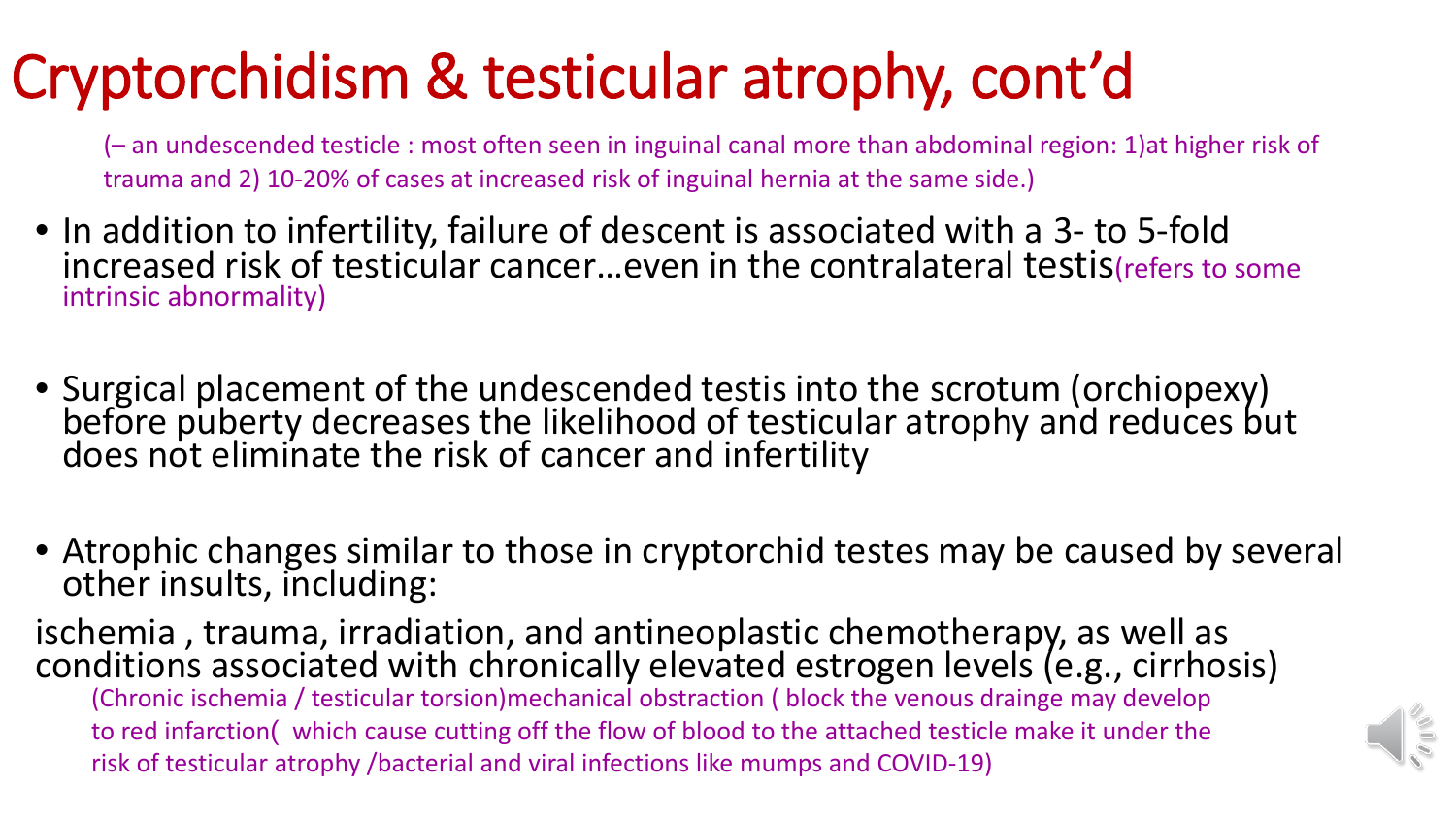#### Testicular neoplasms

#### • They include

…germ cell tumors (95%)…mostly malignant

…sex cord–stromal tumors…mostly benign (Sertoli and leydig cells they are derived from the epithelial sex<br>cords of the developing gonads. Sertoli cell tumor and leydige cell tumor named as sex cord–stromal tumors ,they are uncommon and occur in both testes and ovaries).

- In postpubertal males, all germ cell tumors are malignant
- In the 15- to 34-year-old age group (young adults), <u>testicular cancer</u> the most common solid malignancy in males
- More common in whites

… I mean malignant germ cell tumors

- A history of cryptorchidism is present in 10% of testicular cancer cases
- Intersex and testicular dysgenesis syndromes are at increased risk (intersex syndrome like<br>hermaphrodites)(testicular dysgenesis syndromes characterized by the presence of symptoms and<br>disorders such as hypospadias, cryp environmental factors(during uterine life) or genetic factor)
- Family history…brothers of males with germ cell tumors have an 8- to 10-fold increased risk



(In young adults the most probably to occur are testicular cancer, melanoma, thyroid cancer and hematological malignancies.)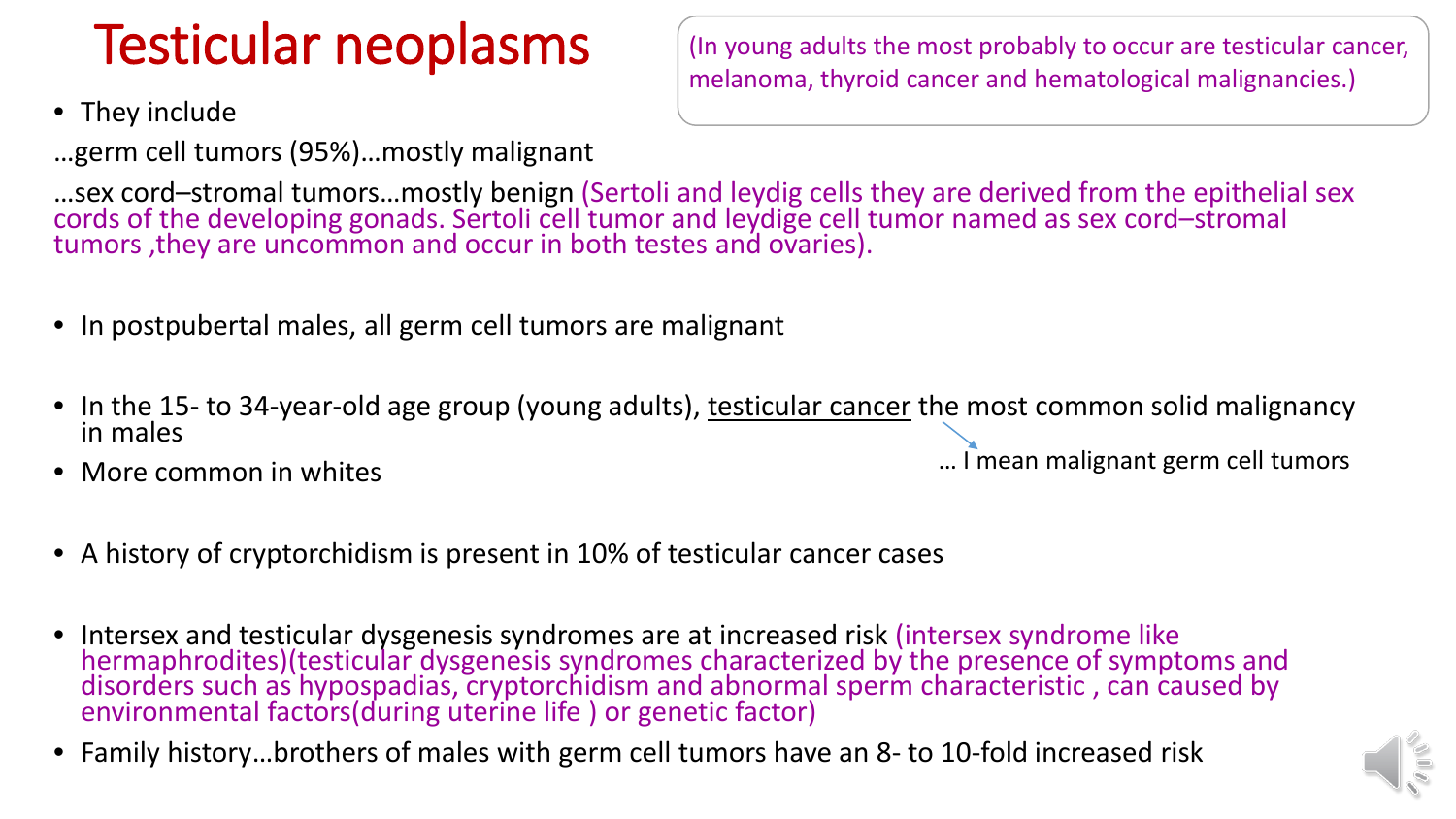#### Testicular germ cell neoplasms



i(12p), an mutated capy of chromosome 12 formed by the duplication of short arm with deletion of the other long arm.

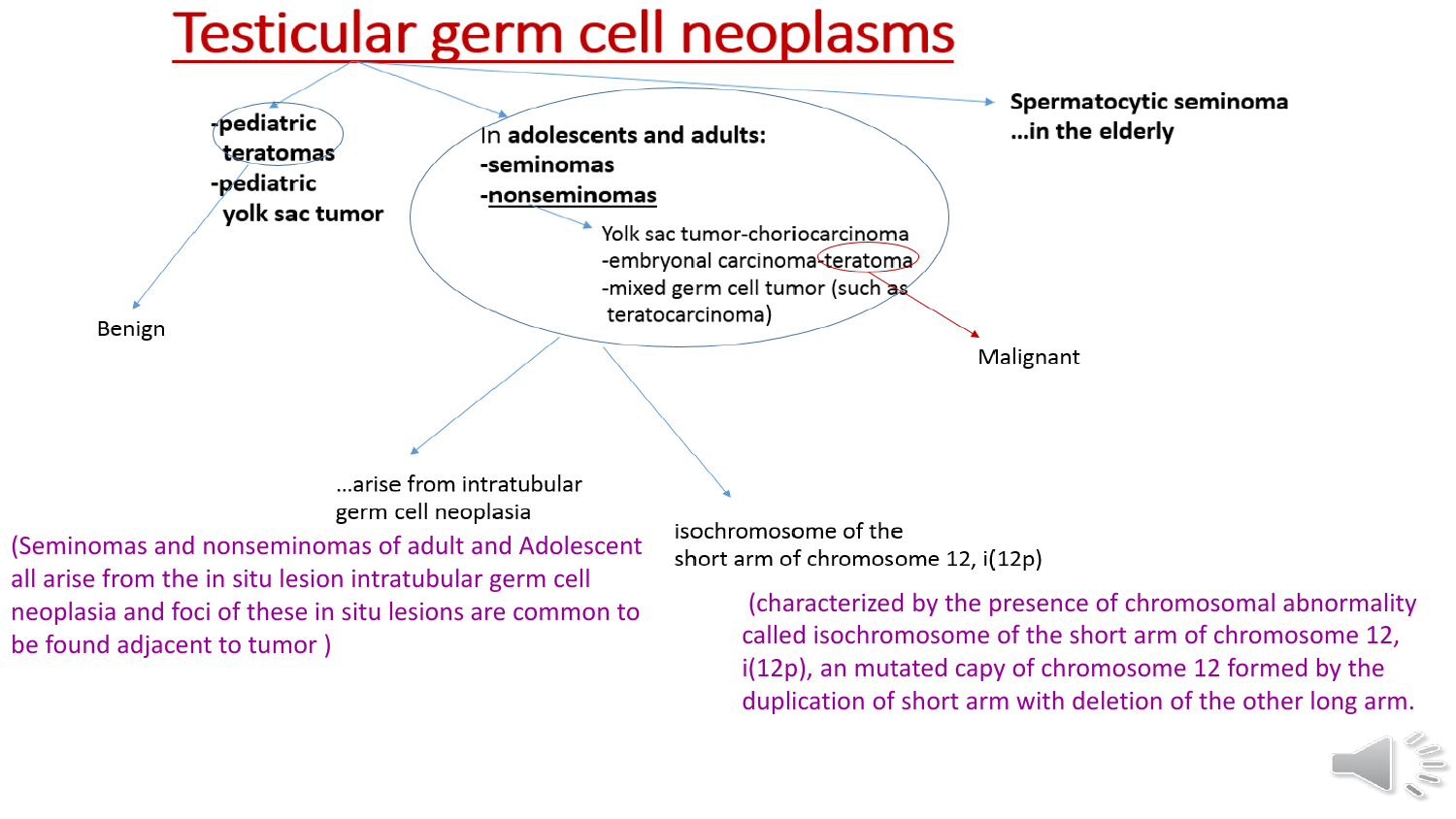- $\checkmark$  Klinefelter syndrome patients at high-risk to develop testicular neoplasm in the mediastinum not in the testis.
- $\checkmark$  The development of testicular germ cell neoplasm in one testis also is associated with a markedly increased risk for neoplasia in the contralateral testis
- $\checkmark$  In the testes of the Pediatric, there are two types of germ neoplasm, teratoma and yolk sac tumours
- $\checkmark$  Testicular teratomas in the adult are malignant but in the Pediatric benign
- $\checkmark$  Teratocarcinoma > teratoma with embryonal carcinoma.
- $\checkmark$  Three categories (the first two category are classical types)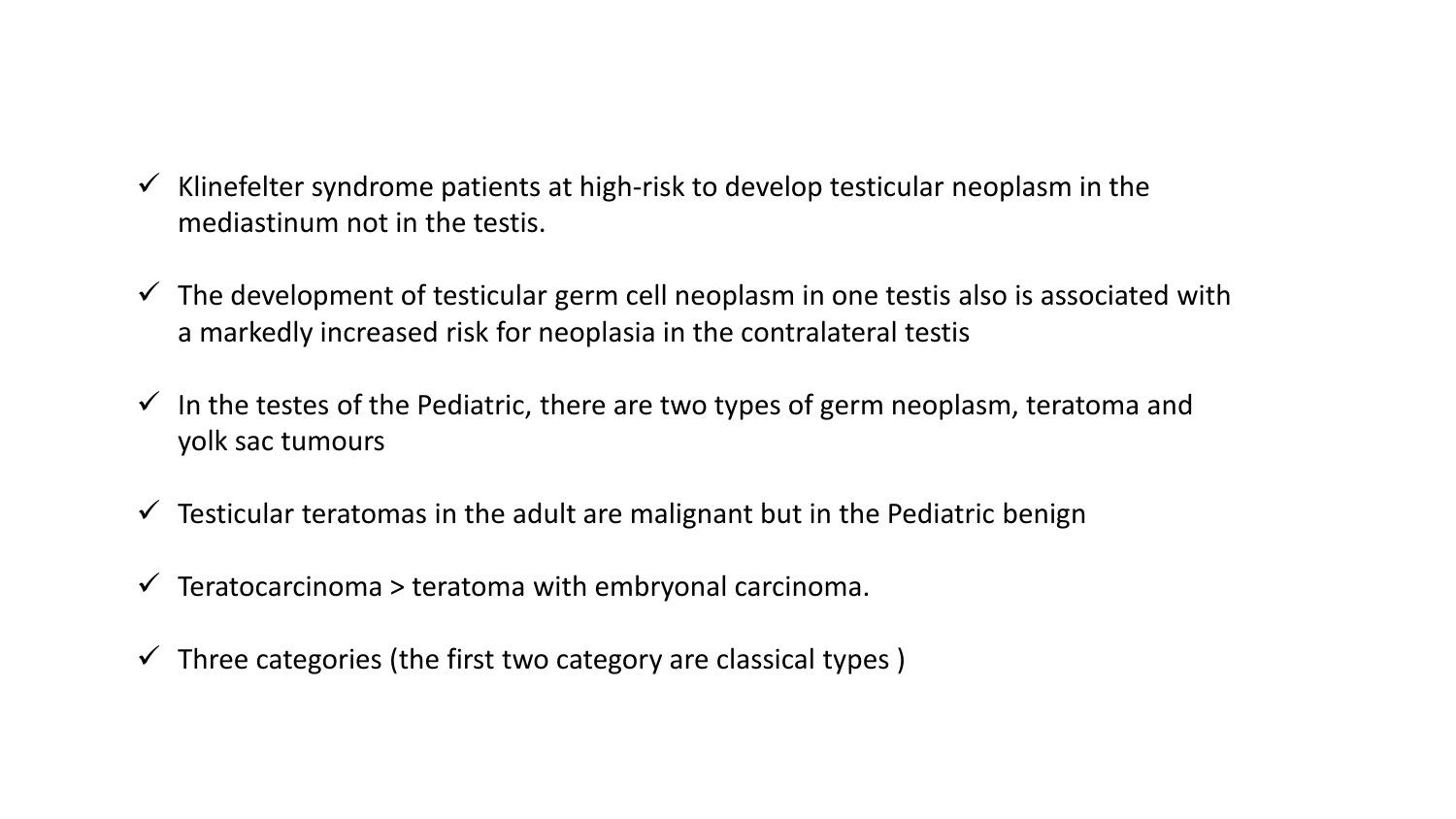#### Testicular germ cell neoplasms, notes

- Pediatric yolk sac tumor is the most common primary testicular neoplasm in children younger than 3 years of age…followed by pediatric teratoma
- Pure teratoma is rare in adults…more commonly as part of mixed germ cell tumor(Dermoid cysts and epidermoid cysts are pure terotoma: common in the ovary & rare in the testis)(teratoma is a tumor composed of mature fetal tissue derived from three embryonic layers and if the differentiation occur toward the skin then we called it dermoid )
- Pure yolk sac tumor is also rare in adults (more commonly as part of mixed germ cell tumor)
- Seminoma is the most common testicular neoplasm in young adults... peak in 3<sup>rd</sup> decade
- Spermatocytic seminoma…age >60…much better than classic seminoma

EXTRA > Both dermoid and apidermoied from ectoderm layer. Dermoid contains epidermis and skin appendages. Epidermoid contains squamous epithelium(epidermis only ).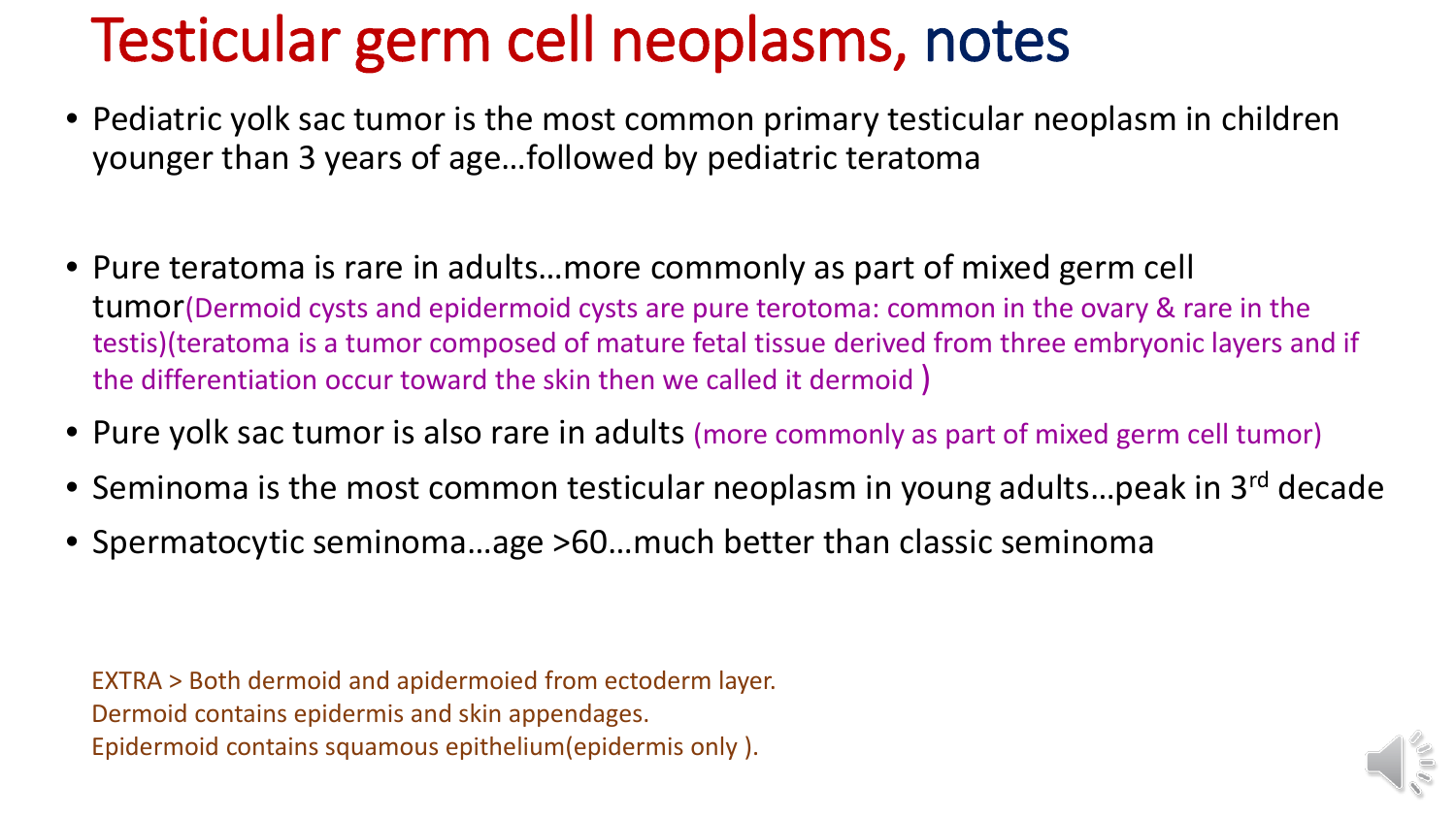#### Testicular germ cell neoplasms…notes, cont'd

- The tumor marker for choriocarcinoma: beta-hCG (high elevated) …also in 10-15% of seminoma cases…doesn't affect the prognosis (low elevated )
- The tumor marker for yolk sac tumor: alpha fetoprotein (AFP)
- Pure choriocarcinoma is the worst
- …may spread without testicular enlargement ( associated with hemorrhage and necrosis mostly ) …the lung and liver are virtually involved…hematogenous spread
- Embryonal carcinoma is bad
- Behavior of mixed germ cell tumor depends on its elements…and also different tumor markers can be elevated
- Seminomas are better than nonseminomas
- …tend to remain localized for a long time
- …radiosensitive

(Tumor markers permitting evaluation of patients with suspected testicular neoplasms, offering tumor burden, staging, measurement of disease progression and response to therapy.)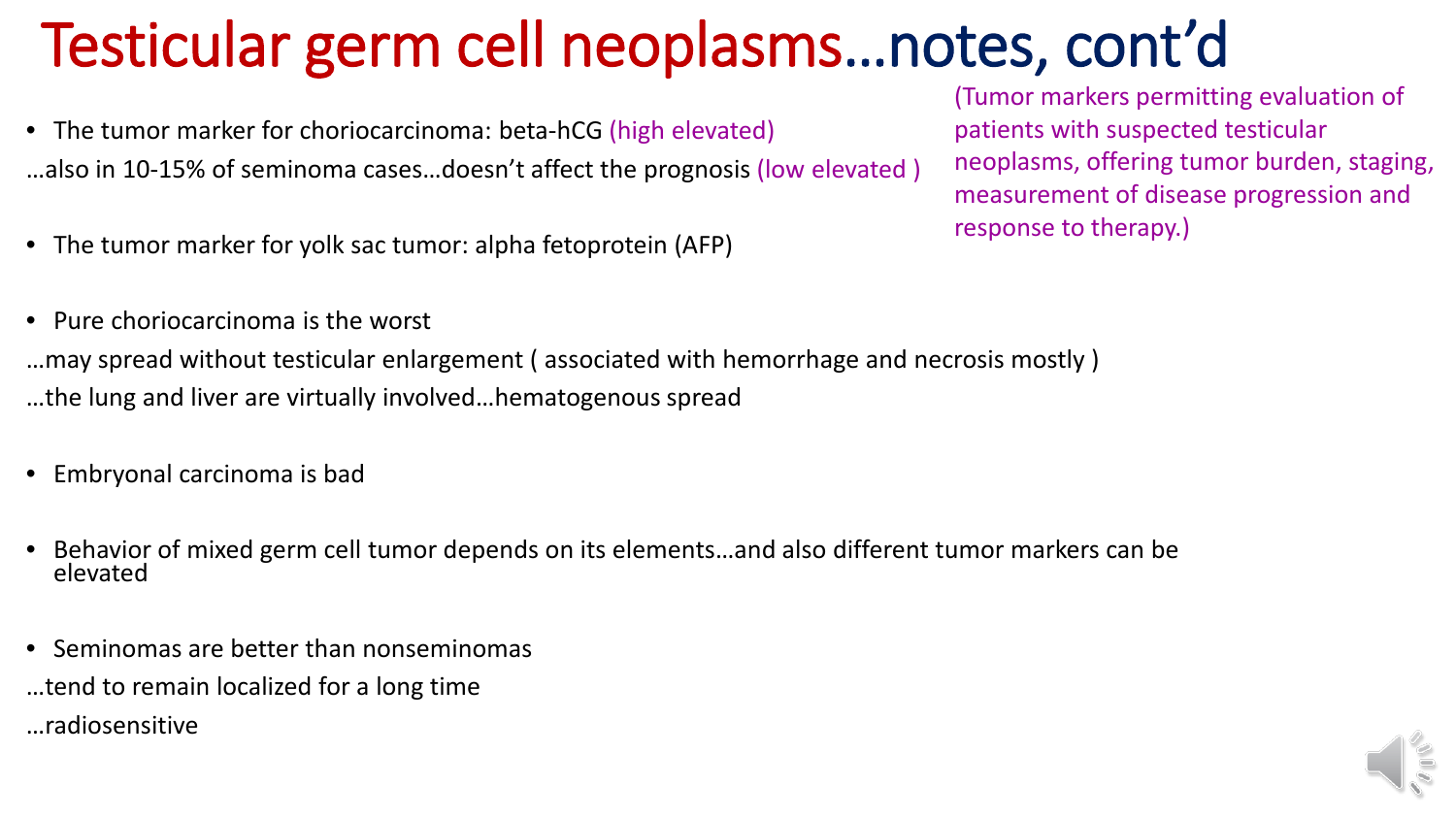### Testicular germ cell neoplasms…notes, cont'd

• Present most frequently with a *painless testicular mass* that (unlike enlargements caused by hydroceles) is non-translucent

( a hydrocele is a type of swelling in the scrotum that occurs when fluid collects in the sheath surrounding a testicle and to diagnose it your doctor will shine a light through the scrotum, If fluid is present, the scrotum will allow light transmission and the scrotum will appear to light up with the light passing through>translucent. However, if scrotal swelling is due to a solid mass (cancer), then the light will not shine through the scrotum> non-translucent.)(hematocelea swelling caused by blood collecting in a body cavity and it is >non-translucent.)

- Biopsy of a testicular neoplasm is associated with a risk of tumor spillage, which would necessitate excision of the scrotal skin in addition to orchiectomy
- LDH serum marker is also increased according to the tumor burden

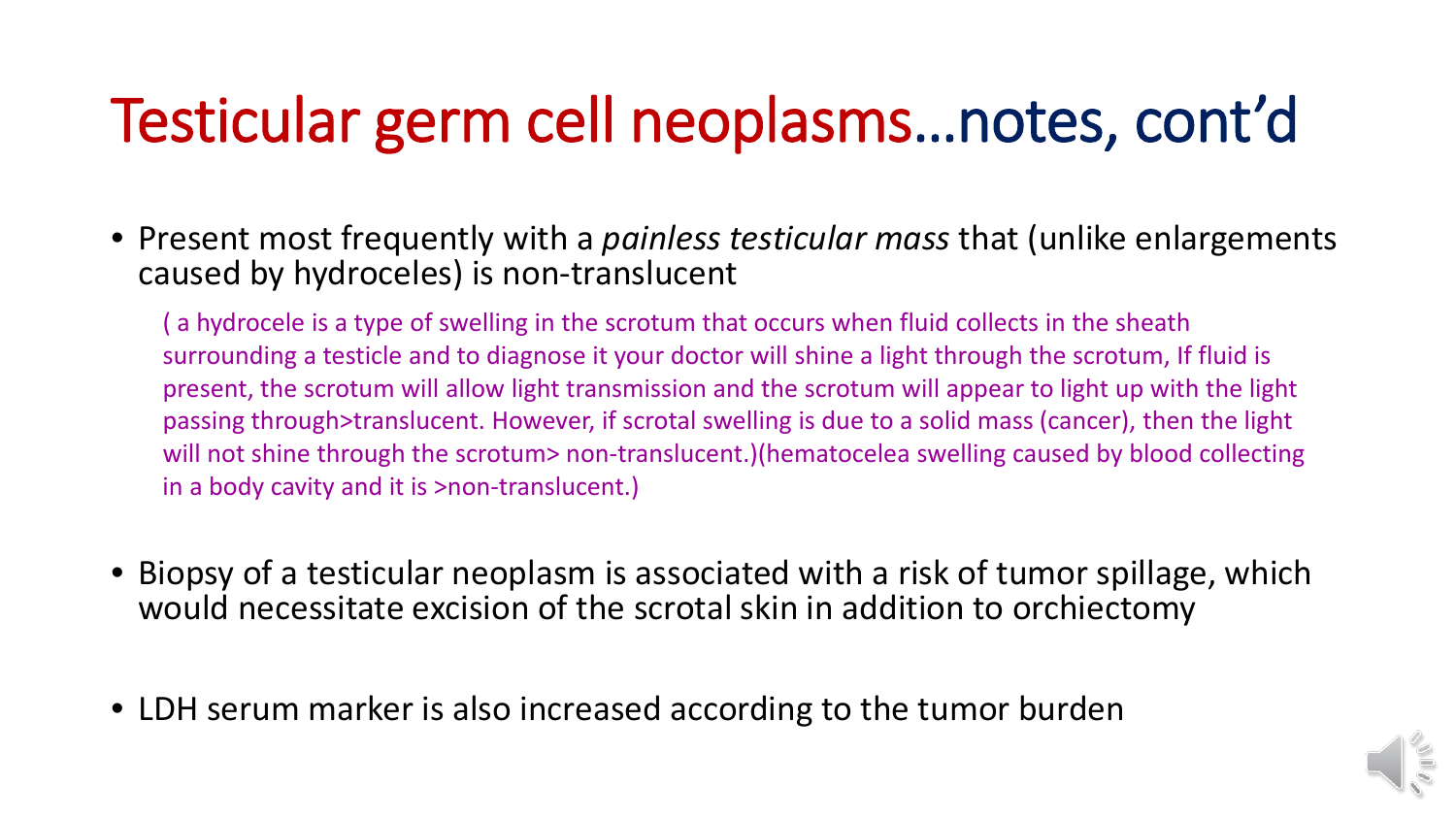

Seminoma of the testis. Microscopic examination reveals large cells with distinct cell borders, pale nuclei, prominent nucleoli, and a sparse lymphocytic infiltrate.

(Seminoma is a germinal cell tumor composed of clear to pale glycogen-rich cytoplasm, large distinct borders with polygonal architecture cells, enlarged nuclei, prominent nucleoli, chronic inflammation between cells as lymphocytes or as granulomatous reaction)

(Has malignant appearance, these tumor cells are highly atypical with large nuclei and hyperchromatic, crossly associated with hemorrhage and necrosis/ malignant epithelium maybe make appearance resembling glandular structure.)



Embryonal carcinoma. Note the sheets of undifferentiated cells and primitive gland-like structures. The nuclei are large and hyperchromatic.

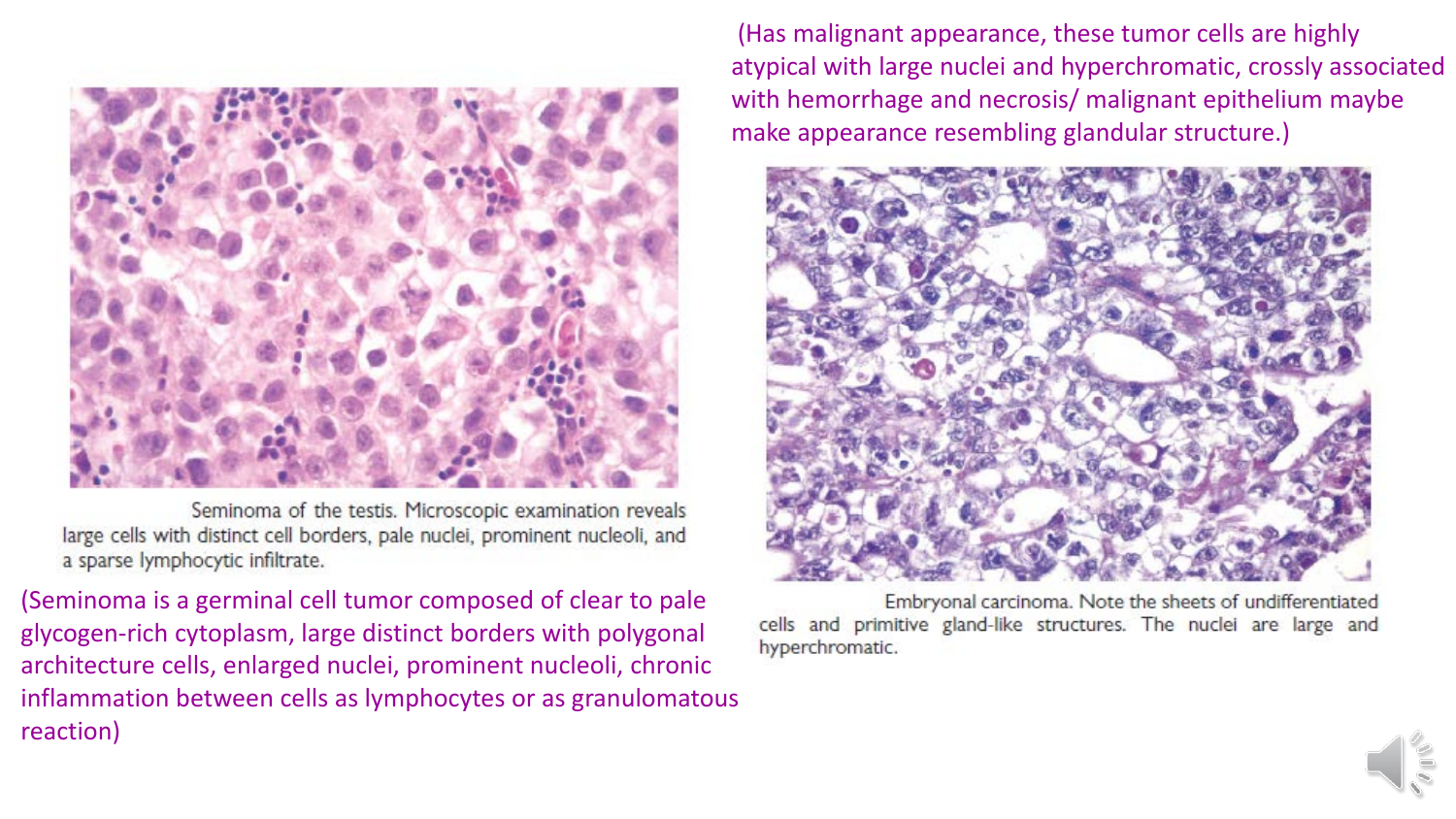

Yolk sac tumor demonstrating areas of loosely textured, microcystic tissue and papillary structures resembling a developing glomerulus (Schiller-Duval bodies).

If found, they are pathognomonic for yolk sac tumor

\* endodermal sinus tumors (yolk sac tumors) \*Spaces in background are microcystic or reticular patterns, the cells draw loose network of anastomosing channel. \*Schiller–Duval bodies are said to resemble a developing glomerulus, they have a core with a central capillary, all lined by flattened layers of both visceral and parietal cells, appears in 50% of cases.

#### The every note in this slide important

These tumors often show necrosis and hemorrhagic, there are two types of cells: cyto- and syncytiotrophoblasts. خلویا مدمجة



Choriocarcinoma. Both cytotrophoblastic cells with central nuclei (arrowhead, upper right) and syncytiotrophoblastic cells with multiple dark nuclei embedded in eosinophilic cytoplasm (arrow, middle) are present. Hemorrhage and necrosis are prominent.